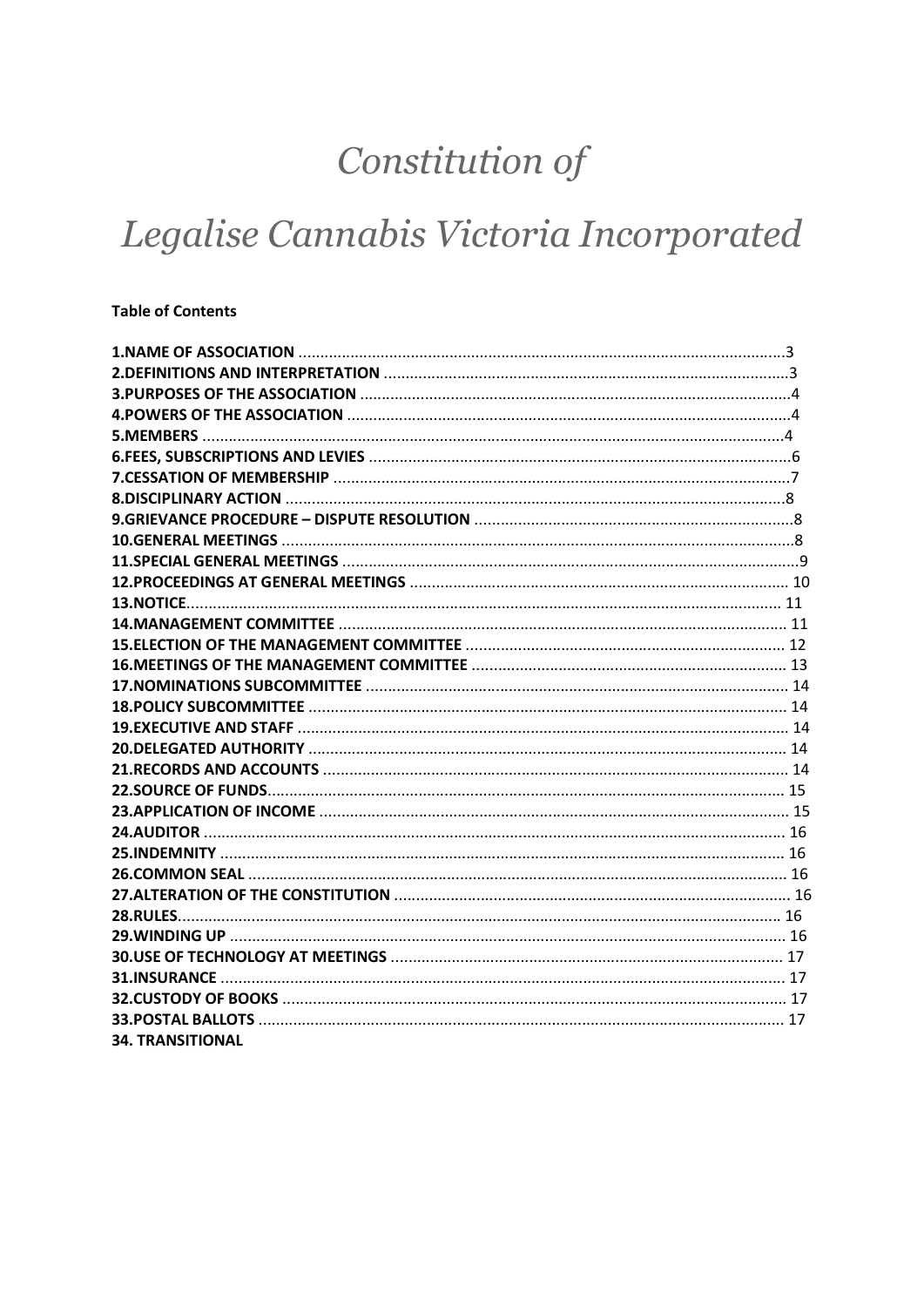## 1. NAME OF ASSOCIATION

- a) The name of the incorporated association is "Legalise Cannabis Victoria Incorporated'.
- b) The association is incorporated for political purposes under *the Associations Incorporation Reform Act 2012 (Victoria)*.

#### 2. DEFINITIONS AND INTERPRETATION

In this constitution unless the contrary intention appears:

**Association** means 'Legalise Cannabis Victoria Incorporated'.

**Candidate** means a member who is endorsed by the association as a candidate for election to Parliament.

**Candidate Deed** means a deed or other agreement entered into by the association and a member who wishes to be endorsed as a candidate, including all amendments and supplementary agreements between the association and that member.

**Constitution** means this constitution of the association.

**Financial Year** of the association is each period of 12 months ending on 30 June.

**General meeting** includes the annual general meeting or any special general meeting.

**Management committee** means the management committee of the association.

**Majority** means more than half of the persons voting.

**Member** means a person who is enrolled as a member of the association.

**Officer** means a member of the management committee.

**Ordinary resolution** means a resolution passed by at least 50% of those entitled to vote and voting at a meeting.

**Parliamentary member** means a member of the association who is a member of the parliament of the Commonwealth of Australia or of a State or Territory parliament or a Local Council

**Present (at meetings)** means in person or via phone, internet, or other electronic means.

**Secretary** means the person holding office under this constitution as secretary of the association or, if no such person holds that office, the public officer of the association.

**Special resolution** means a resolution passed by at least 75% of those entitled to vote and voting at a general meeting.

**the Act** means the *Associations Incorporation Reform Act 2012 (Victoria)*.

In this constitution:

a) words in the singular include the plural and vice versa;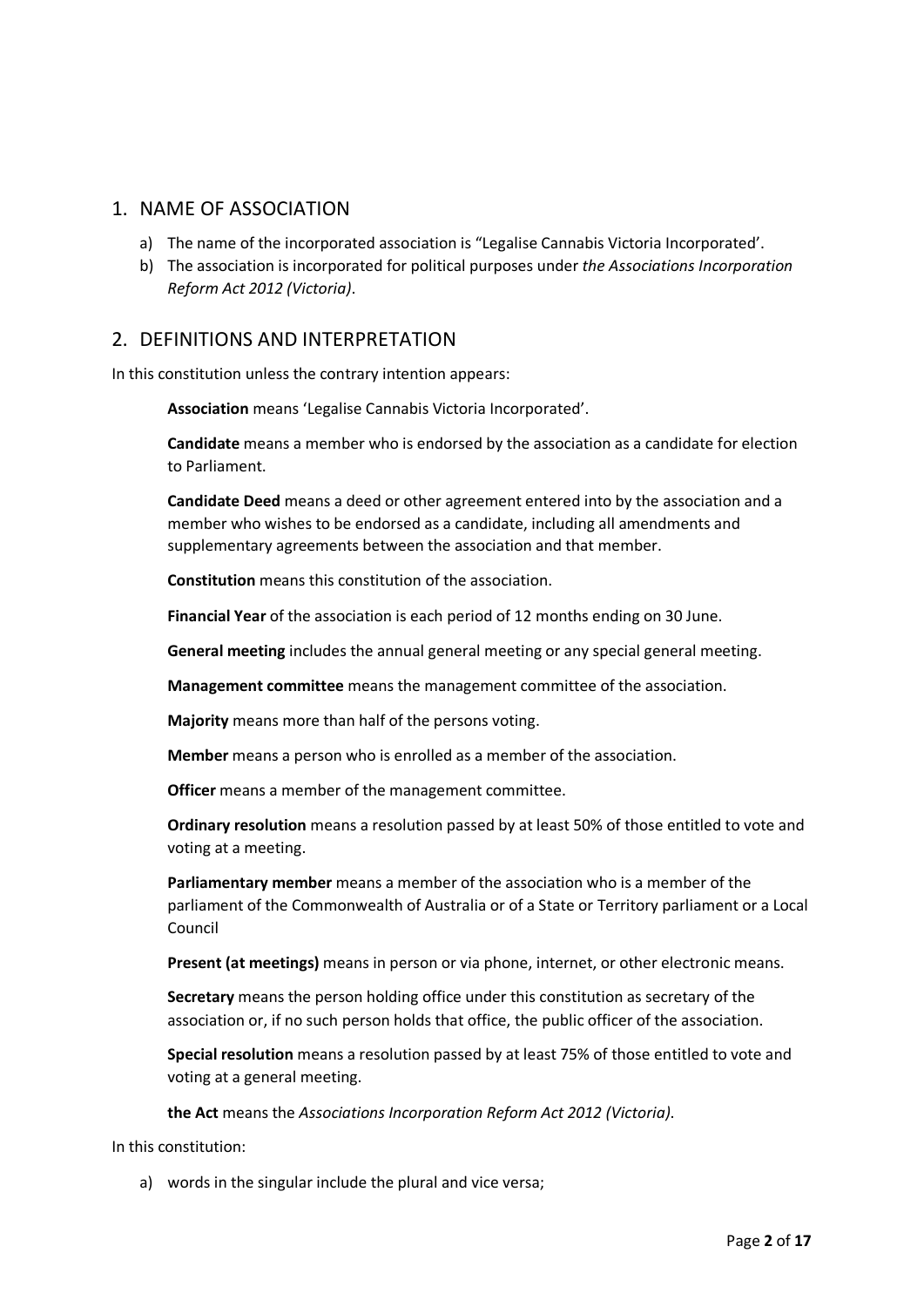- b) reference to a statute or other law includes regulation and other statutory instruments under it and consolidations, amendments, re-enactments or replacements of any of them.
- c) words and phrases which are defined in the *Associations Incorporation Reform Act 2012* and which are not specifically defined have the same meanings in this constitution as they do in the Act. Model Rules under the Act are expressly displaced by this constitution.

## 3. PURPOSES OF THE ASSOCIATION

The purposes of the association are:

To promote candidates endorsed by the association for election to the Legislative Assembly and/or Legislative Council of the Parliament of Victoria.

#### 4. POWERS OF THE ASSOCIATION

For furthering the purposes, the association has the specific rights, powers and privileges conferred on it by Part 4 of the Act.

## 5. MEMBERS

The association must have at least five members.

#### **5.1. Categories of members**

5.1.1 The members of the association consist of:

- a) Parliamentary members;
- b) Voting members;
- c) Supporting members; and
- d) any other classes or categories of membership resolved by the management committee.

#### **5.2. Admission of members**

5.2.1 A candidate for membership must be a natural person, and must apply to the Secretary in writing. The application must:

- a) be in a form approved by the management committee;
- b) contain full particulars of the name and contact details of the applicant;
- c) identify the category of membership for which the applicant is applying; and
- d) contain any other information prescribed by regulation for an application for membership in that category.

5.2.2 Subject to any regulation approved by the management committee, a person is not eligible to remain a member if the person is a member of another registered political party.

5.2.3 Membership begins on the later to occur of:

- a) acceptance by the management committee of the application for membership; or
- b) payment of any fees payable by the new member.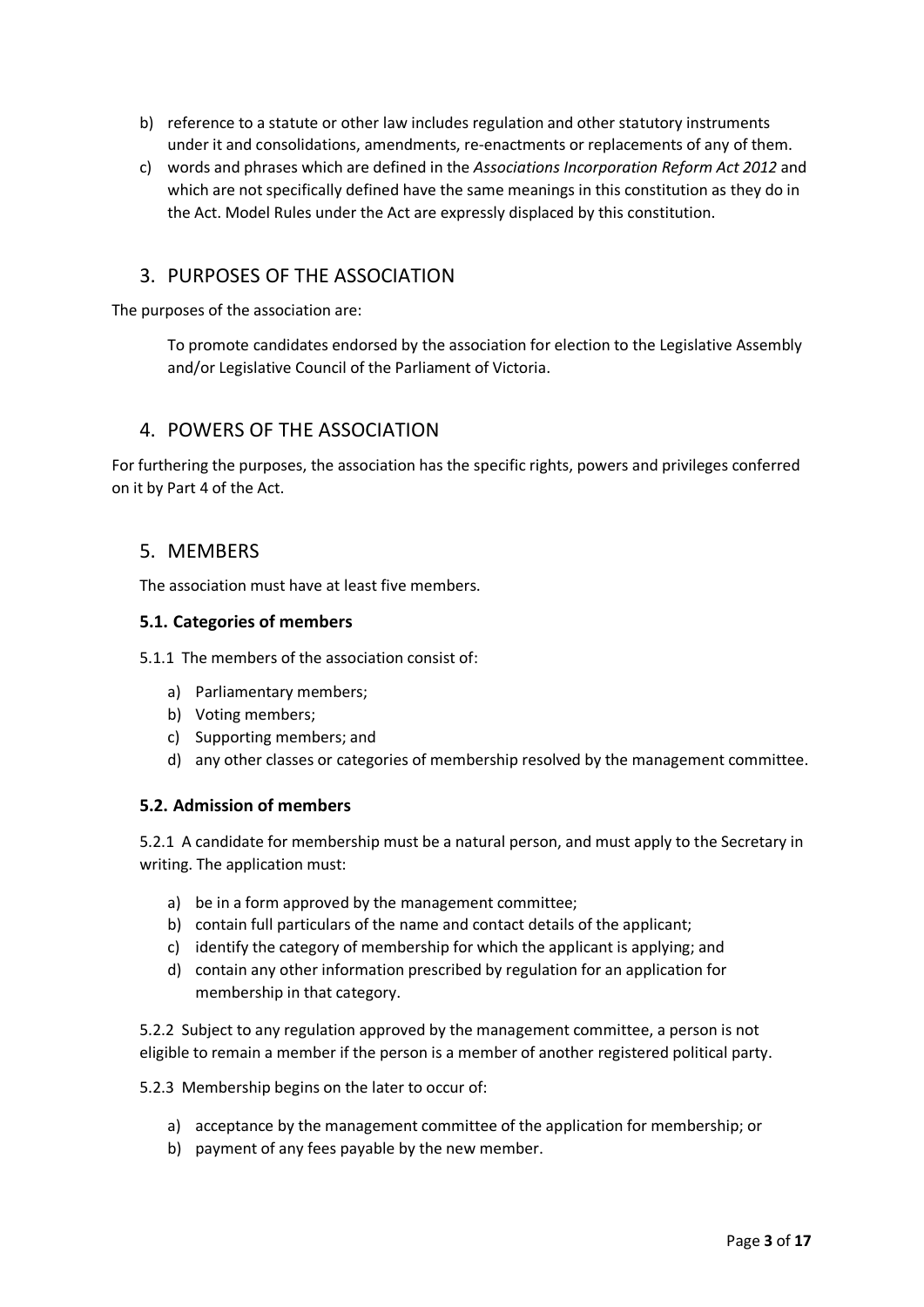5.2.4 The management committee may accept or reject an application for membership at its sole and absolute discretion. The officers are not required, nor can they be compelled to provide, any reason for rejecting an application for membership. If the management committee rejects an application, it must return any subscription fee paid (if any) and write to the applicant to tell them their application has been rejected.

#### **5.3. Voting members**

5.3.1 Each Parliamentary member is a voting member.

5.3.2 A natural person may apply to the management committee for admission to membership as a voting member.

5.3.3 A voting member has the right to receive notice of general meetings, submit items of business for consideration, attend and be heard, and vote at general meetings. A voting member has the right to have access to the minutes of general meetings, and to inspect the register of members.

5.3.4 Each voting member is taken, by virtue of that membership, to have agreed:

- a) that they will observe and comply with this constitution and the regulations;
- b) that they will conscientiously attend general meetings;
- c) to pay the subscriptions, fees and levies (if any) set out in the regulations as payable by voting members within the period stated in the regulation.

#### **5.4. Supporting members**

5.4.1 A natural person may apply to the management committee for admission to membership as a supporting member.

5.4.2 A supporting member has the right to receive notice of general meetings and to be present but not to vote at general meetings. A supporting member is under no obligation to attend general meetings.

5.4.3 Each supporting member is taken, by virtue of that membership, to have agreed:

- a) that they will observe and comply with this constitution and the regulations; and
- b) to pay the subscriptions, fees and levies (if any) set out in the regulations as payable by supporting members within the period stated in the regulations.

#### **5.5. Obligations of members**

Each member must:

- a) treat all other members, officers, staff and representatives of the association with respect and courtesy at all times;
- b) uphold and enhance the standards and reputation of the association;
- c) observe the directions, procedures and decisions of the management committee and, in the case of a general meeting, the chairperson of that meeting; and
- d) not act in a manner unbecoming of a member or prejudicial to the purposes or the interests or reputation of the association.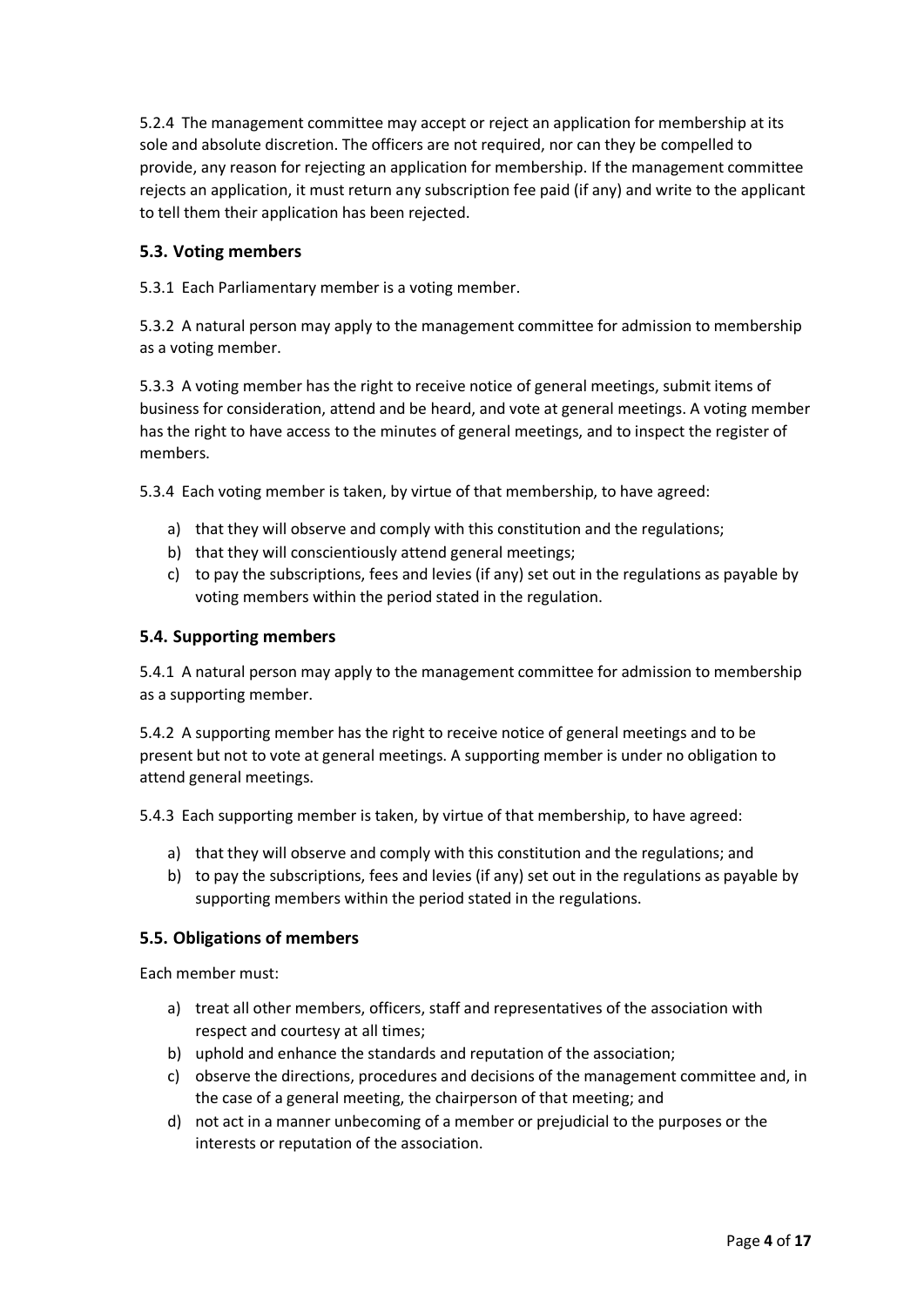### **5.6. Members liabilities**

Members and management committee members are not liable to contribute to the debts and liabilities of the association only because of their membership of the association or the committee.

#### **5.7. Register of members**

5.7.1 The Secretary must keep and maintain a register of members in accordance with the Act. In addition to the information required by the Act, the register may contain such other information as the management committee considers appropriate. Members must provide the association with the details required by the association to keep the register complete and up to date.

5.7.2 Members may write to the Secretary to ask the Secretary to restrict access to their details on the members register if they have special circumstances.

#### **5.8. Effect of membership**

This constitution constitutes a contract between each of the members and the association. Each member is bound by this constitution and the regulations.

#### **5.9. Public Statements**

Each member acknowledges and agrees that it is in the best interests of the association that public statements for or on behalf of the association, or representing purposes or policies of the association, be made only by those authorised by the management committee, parliamentary members or endorsed candidates for election (subject to their obligations under their candidate deed).

## 6. FEES, SUBSCRIPTIONS AND LEVIES

#### 6.1 The management committee may by regulation:

- a) fix annual membership subscriptions;
- b) fix such other fees or levies as the management committee considers prudent for the effective and sustainable management of the affairs of the association; and
- c) determine the time and manner of payment of the subscriptions, fees and levies by members to the association.

6.2 The management committee may fix subscriptions, fees or levies at different rates for different categories of membership and may determine that no subscriptions are payable by one or more of the categories for any year.

6.3 On admission to membership a new member must pay the current full year's subscription.

6.4 The management committee may waive all or part of a member's subscriptions, fees or levies, and may agree terms of payment for a member different from those applicable to other members of the same category, if the management committee is satisfied that there are special reasons to do so.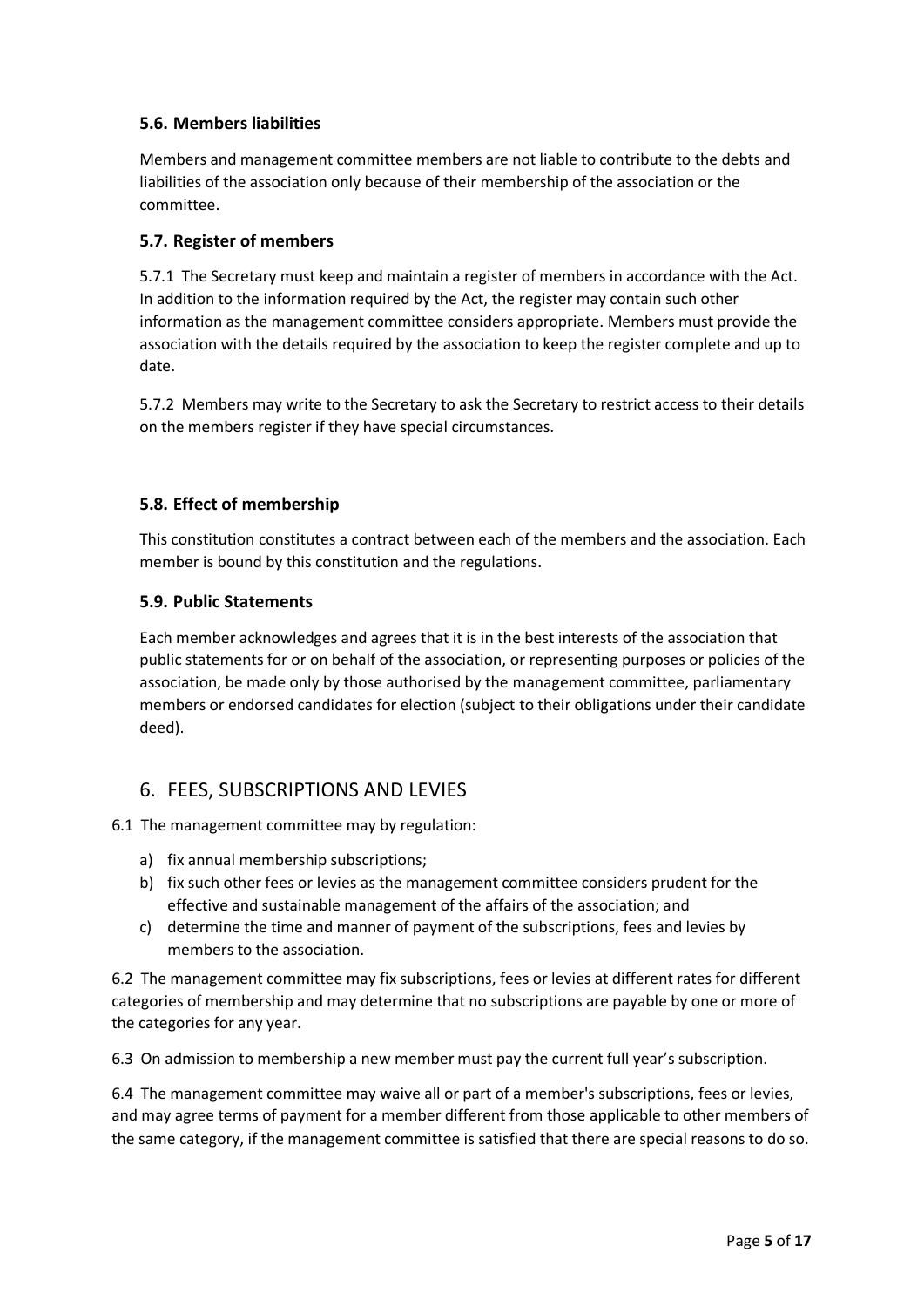6.5 The voting and other rights of members who have not paid their subscription, fee or levy by the due date are suspended until the subscription, fee or levy is paid.

## 7. CESSATION OF MEMBERSHIP

7.1 A member ceases to be a member of the association if:

- a) the member dies;
- b) the member ceases to be eligible to remain a member;
- c) the member resigns from membership; or
- d) the member is expelled from the association by the membership committee.

7.2 A member may resign from membership of the association either without notice or with not more than one month's notice in writing to the Secretary.

7.3 A member who ceases to be a member must not thereafter use any property of the association (including, without limitation, its copyright, trademarks, and other intellectual property) and must immediately return to the association all of the association's documents, records or other property in the possession, custody or control of the former member.

7.4 Nothing in this clause prevents a former member from applying for readmission to membership. In considering an application for readmission, the management committee is entitled to take into account the facts and circumstances in which the prior membership (or memberships) ceased. Membership which has ceased under this clause may be reinstated at the discretion of the management committee without an application having been made with such conditions as it deems appropriate.

7.5 Membership subscriptions, fees or levies paid by the former member may, at the management committee's discretion, be refunded on a pro-rata basis to the member on cessation of the membership.

## 8. DISCIPLINARY ACTION

8.1 The management committee may, by resolution, reprimand, suspend or expel a member from membership of the association if, in the opinion of the management committee, the member has materially breached any of its obligations under this constitution or the regulations.

8.2 The management committee must inform the member concerned of the grounds for the proposed disciplinary action and give the member reasonable opportunity to be heard.

8.3 If any management committee member is biased against or in favour of the member concerned, the management committee must convene a disciplinary subcommittee to hear and determine any allegation that a member has materially breached one or more of its obligations under this constitution or the regulations and to make recommendations to the management committee about the appropriate consequences of its findings. Any management committee member who may be biased must not be a member of the disciplinary subcommittee.

8.4 The management committee may rely on the findings and recommendations of the disciplinary committee, but is not required to do so.

8.5 There is no right of appeal against the decision of the management committee.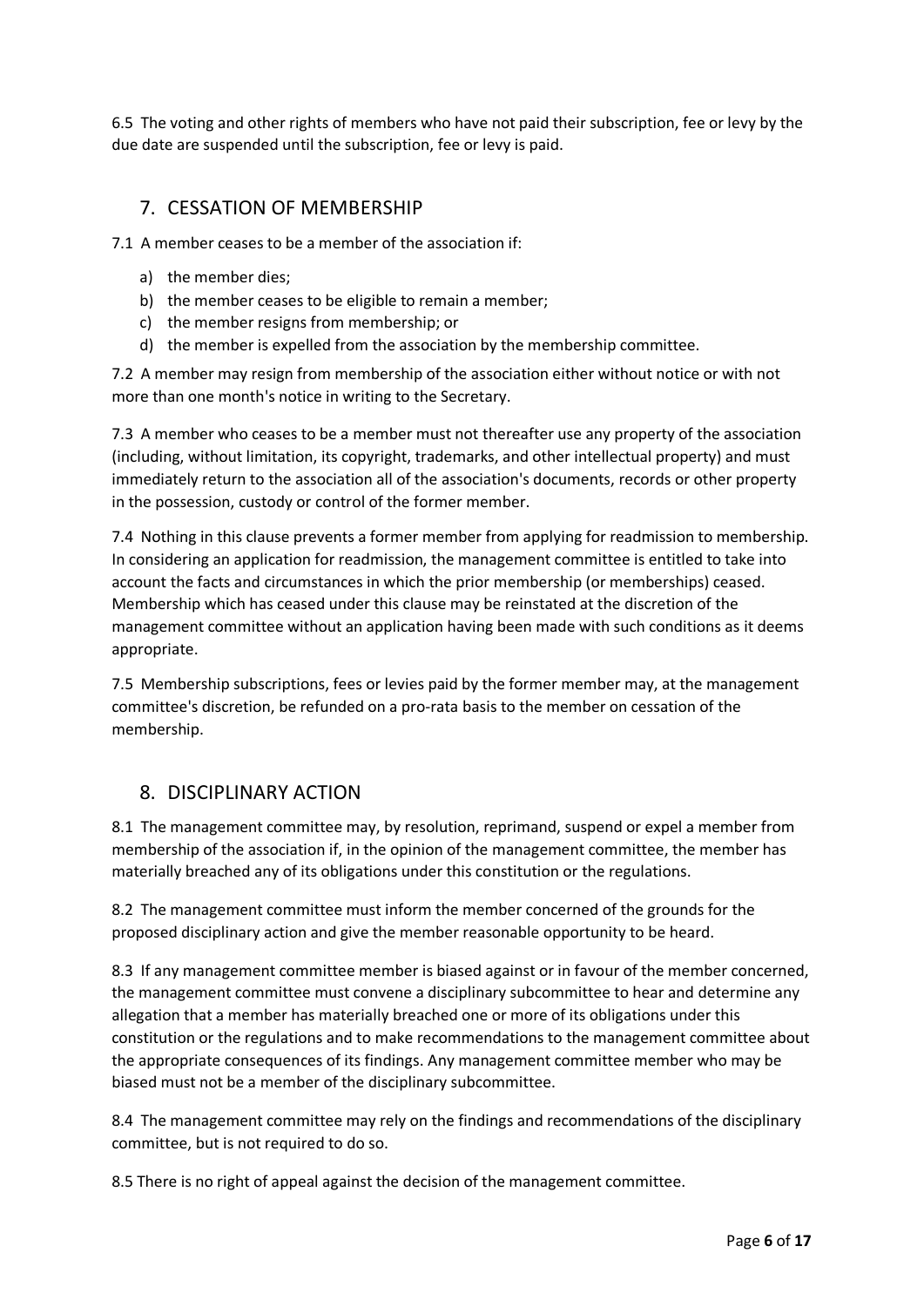## 9. GRIEVANCE PROCEDURE

9.1 This grievance procedure applies to disputes between a member and another member; a member and the committee; or a member and the association. A member must not initiate a grievance procedure in relation to a matter that is the subject of a disciplinary procedure until the disciplinary procedure has been completed.

9.2 The parties must first attempt to resolve the dispute themselves. If the parties are unable to resolve the dispute, the management committee must appoint a conciliator/arbitrator. The conciliator/arbitrator must not have a personal interest in the dispute, and must not be biased in favour or against any party.

9.3 The parties must in good faith attempt to resolve the dispute by conciliation. A party may appoint another person to act on their behalf in the grievance procedure.

9.4 If the conciliator/arbitrator is unable to resolve the dispute by agreement between the parties, the conciliator/arbitrator must determine the respective rights and obligations under this constitution of the parties and any other members. The conciliator/arbitrator's determination is binding on the parties and all members.

9.5 The State, Territory and Commonwealth Acts applying to commercial arbitrations do not apply to the grievance procedure in this clause.

## 10. GENERAL MEETINGS

10.1 An annual general meeting of the association must be held within five months of the end of the association's financial year, in accordance with the Act and this constitution, and at a time, on a date and at a place determined by the management committee.

10.2 The ordinary business to be transacted at the annual general meeting includes:

- a) confirmation of the minutes of the previous annual general meeting;
- b) receipt of reports and financial statements on the previous financial year;
- c) election of voting members to the management committee; and
- d) the appointment of the auditor (if necessary).

10.3 All other business is special business. No business other than that stated on the notice for a general meeting may be transacted at that meeting.

10.4 Unless this constitution expressly provides otherwise, members, the auditor (if appointed) and the officers are entitled to attend general meetings, but only voting members are entitled to vote.

10.5 A voting member may appoint another voting member to act as their proxy at a general meeting in accordance with sections 10.9 and 10.10. The member may give specific directions as to how their proxy should vote on their behalf. No person other than the Chairperson, may hold more than 20% of voting member's proxies. For all the purposes of this constitution, a voting member represented at a general meeting by a proxy is to be taken to be present at the meeting.

10.6 All general meetings other than the annual general meeting are special general meetings.

10.7 A notice of a general meeting must specify the hour, day and place of the meeting and state the nature and order of the business to be transacted at the meeting.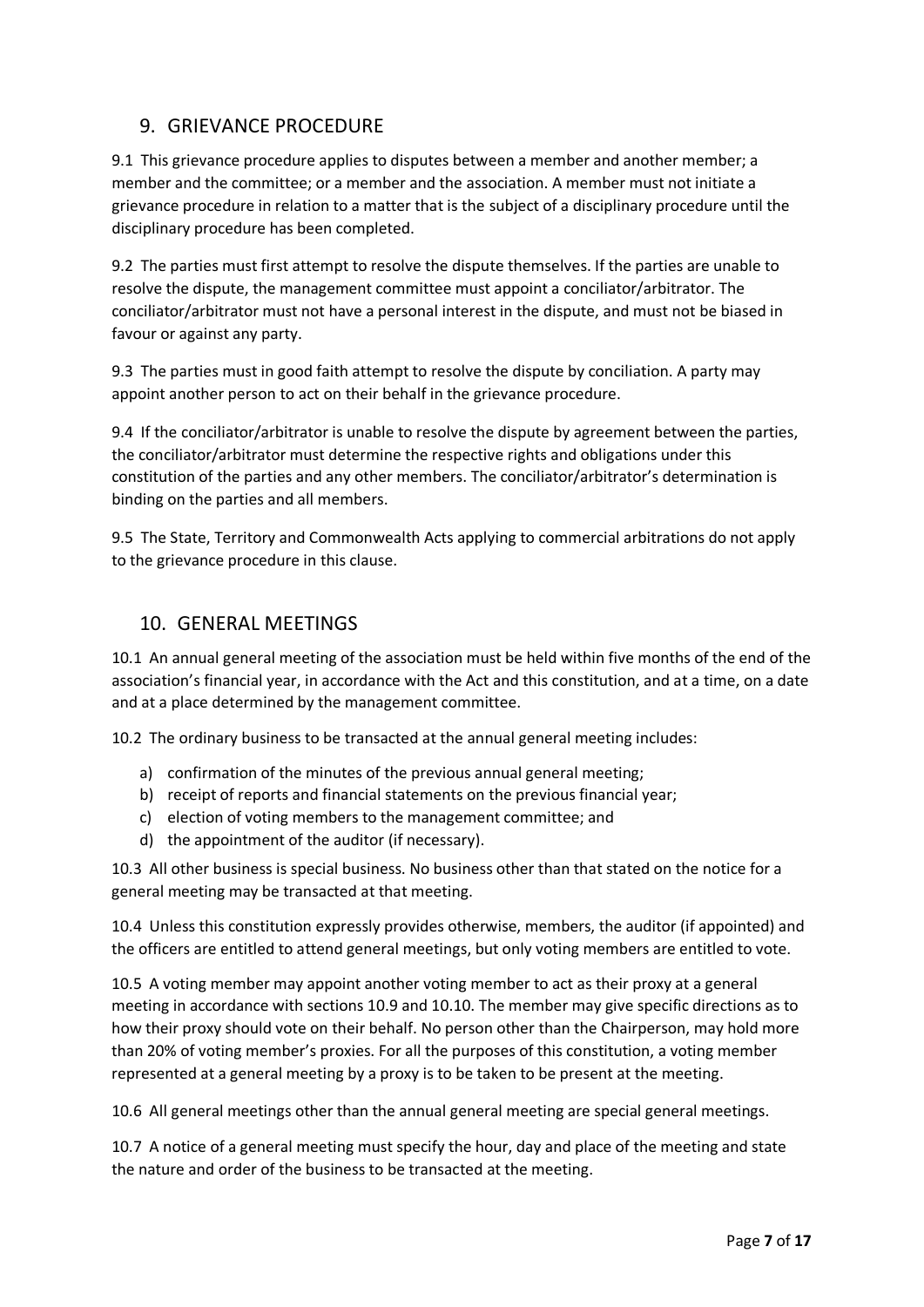10.8 Subject to clause 13, at least **14** days notice of a general meeting must be given to those members entitled to receive notice, together with the agenda for the meeting, and any notice of motion received from voting members entitled to vote.

10.9 A voting member may appoint as a proxy for a general meeting either: a)the chair of the meeting; or b)another named voting member of the association.

10.10 The proxy appointment must be in writing substantially in the form approved by the management committee from time to time and must be delivered to the Secretary no later than 24 hours before the time of the meeting for which the proxy is appointed.

# 11. SPECIAL GENERAL MEETINGS

The management committee may, whenever it thinks fit, convene a special general meeting of the association.

#### **11.1. Requisition by voting members**

11.1.1 On the requisition in writing of not less than 25% of voting members, the management committee must, within one month after the receipt of the requisition, convene a special general meeting for the purpose specified in the requisition.

11.1.2 Every requisition for a special general meeting must be signed by requisitioning members, state the purpose of the meeting and be sent to the Secretary of the association. The requisition may consist of several documents in a like form, each signed by one or more of the members making the requisition.

11.1.3 If the management committee does not cause a special general meeting to be held within one month after the receipt of the requisition, the voting members making the requisition may convene a special general meeting to be held not later than three months after the receipt of the requisition.

11.1.4 A special general meeting convened by voting members under this constitution must be convened in the same manner, or as nearly as practical to the same manner, as a meeting convened by the management committee.

11.1.5 The management committee must ensure that the members making the requisition are supplied free of charge with particulars of the voting members entitled to receive a notice of meeting. The reasonable expenses of convening and conducting such a meeting must be borne by the association.

# 12. PROCEEDINGS AT GENERAL MEETINGS

12.1 No business may be transacted at any general meeting unless a quorum is present at the time when the meeting proceeds to business. A quorum for general meetings is at least **five** voting members present in person at the meeting.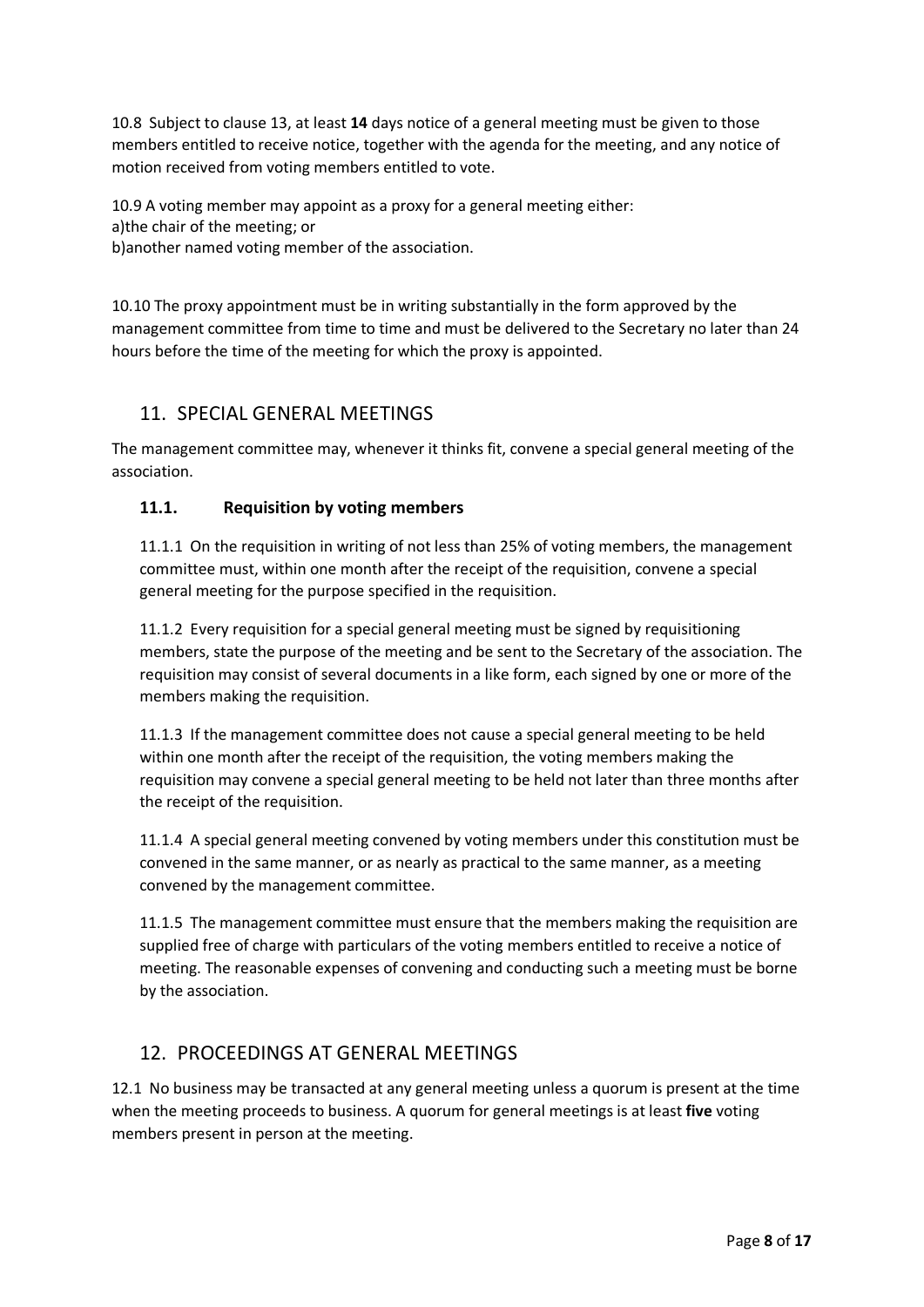12.2 Subject to this constitution, the Convenor will chair every general meeting except where the Convenor has a conflict of interest. If the Convenor is not present or is unwilling or unable to preside the voting members present must appoint another officer to act as chair for that meeting only.

12.3 If a quorum is not present within half an hour of the appointed time for the general meeting, the meeting must be adjourned to the same hour, day and place in the next week, or to such other time, day and place as the chairperson determines. If a quorum is not present within half an hour of the appointed time for the adjourned meeting:

- a) where the meeting was convened on the requisition of voting members, the meeting lapses; and
- b) in any other case, those voting members present constitute a quorum.

12.4 With the consent of any meeting at which a quorum is present, the chairperson may, and must if directed by the meeting, adjourn the meeting from time to time and from place to place. No business may be transacted at any adjourned meeting other than the business left unfinished at the meeting from which the adjournment took place.

12.5 When a meeting is adjourned for 30 days or more, notice of the adjourned meeting must be given as in the case of an original meeting. If the meeting is adjourned for less than 30 days, no additional notice is necessary.

12.6 Each voting member is entitled to one vote at general meetings. A motion put to the vote will be decided on a show of hands unless a poll is demanded by the chairperson, or by a simple majority of voting members present at the meeting. A poll may be demanded before or on the declaration of the result of the show of hands. The chairperson of a general meeting does not have a casting vote.

12.7 A declaration by the chairperson that a resolution has, on a show of hands, been carried or carried unanimously or by a particular majority or lost, and an entry to that effect in the minutes of the proceedings of the association, is conclusive evidence of the fact without proof of the number of the votes recorded in favour of or against the resolution.

# 13. NOTICE

13.1 Notice of general meetings must be provided to members at least 14 days before the meeting to each member's postal or email address listed on the members register, or by publication on the association's website. Failure to receive a notice by any member does not cause a meeting that is the subject of the notice to be invalidated.

13.2 Any notice to be given to the association may be delivered personally to the Secretary, or sent by post addressed to the Secretary at the association's registered address.

13.3 A notice served by post will be taken to have been received by the recipient on the third business day after it was posted. A notice served by email or other electronic means will be taken to have been received two hours after it was successfully transmitted. A notice given by publication on the association's website is taken to have been served when it is first inserted and able to be viewed publicly.

13.4 A notice served by post will be taken to have been received by the recipient on the third business day after it was posted. A notice served by email or other electronic means will be taken to have been received two hours after it was successfully transmitted. A notice given by publication on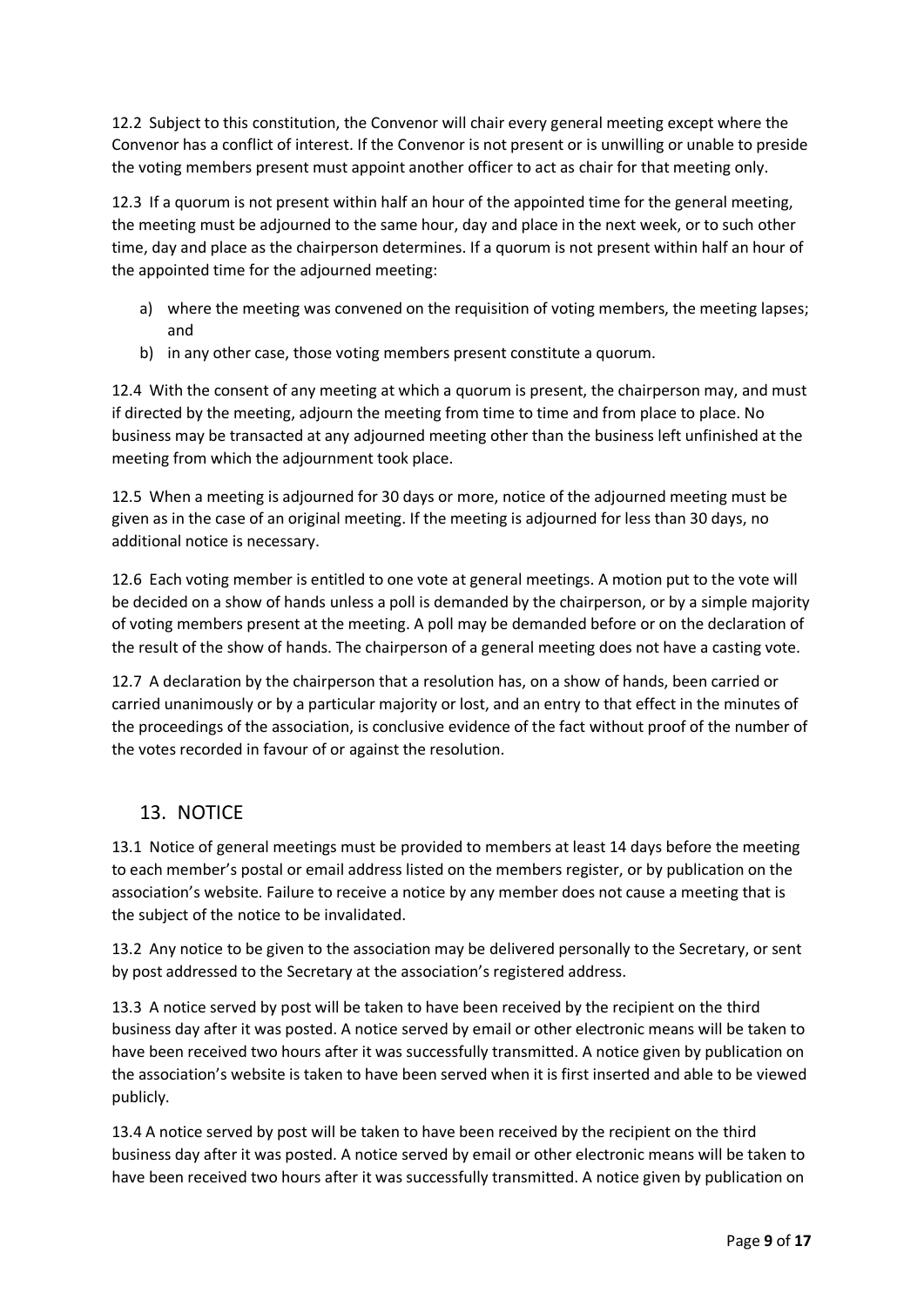the association's website is taken to have been served when it is first inserted and able to be viewed publicly.

# 14. MANAGEMENT COMMITTEE

14.1 The management committee constitutes the 'committee' for the purposes of the Act. Subject to the Act and this constitution, the business and affairs of the association must be managed by the management committee which may exercise the powers of the association for that purpose.

14.2 The management committee must perform its functions in the pursuit of the purposes and in the interests of the association as a whole, having regard to the association's position as a political party.

14.3 Management committee members must exercise their powers and discharge their duties in accordance with the Act.

14.4 The management committee must comprise at least three persons, each of whom must be a voting member. The management committee comprises the following offices:

- a) Convenor
- b) Secretary;
- c) Treasurer; and
- d) Any additional positions the management committee creates for the purpose of administering and managing the purposes and activities of the association.

14.5 At the first meeting of the management committee after each annual general meeting, the committee must elect members to each of the offices. One officer of the management committee may hold two positions.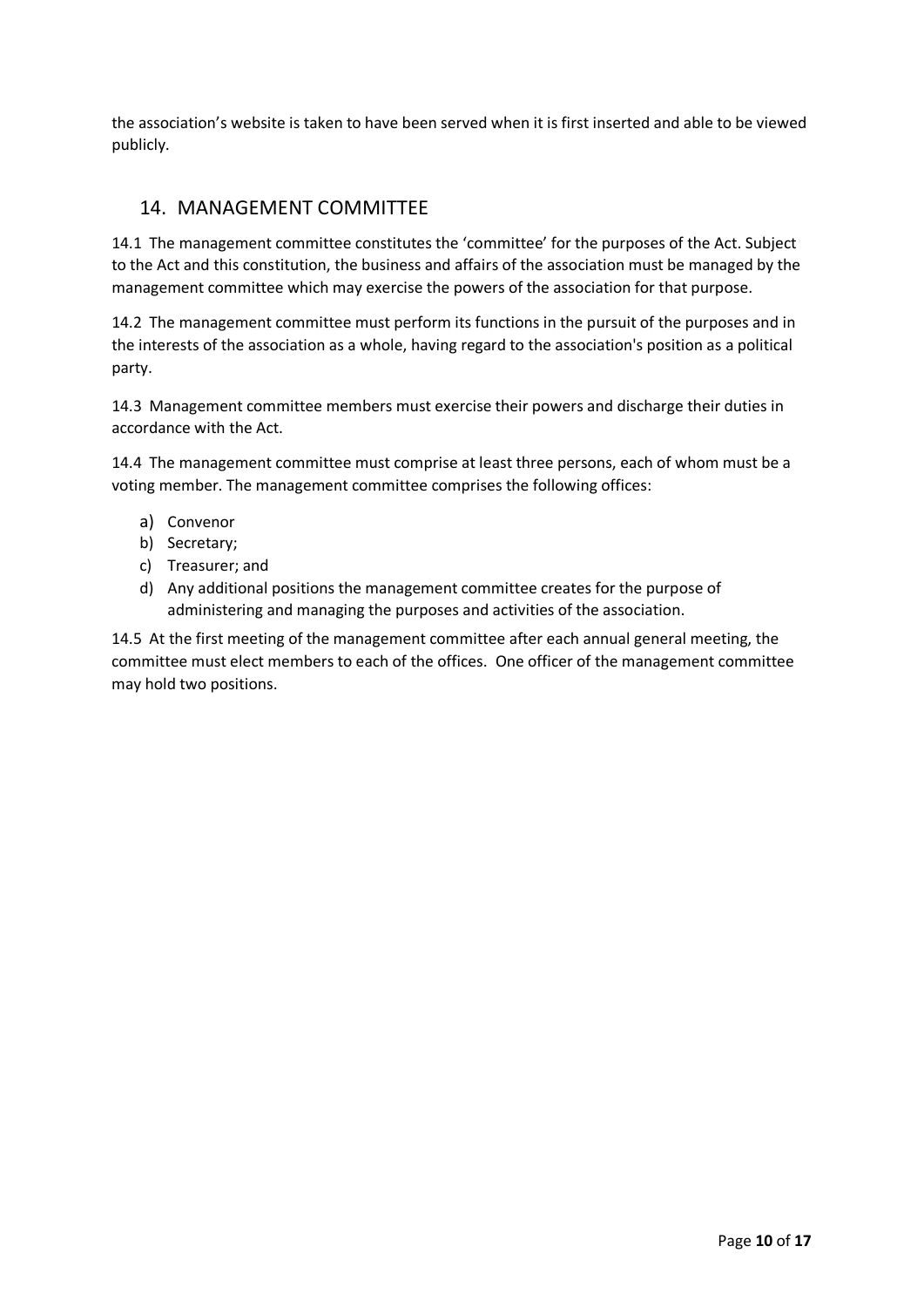14.6 The Secretary must be over 18 years of age and live in Australia. If the Secretary stops living in Australia, they may not remain Secretary and the committee must appoint a new Secretary within 14 days.

14.7 The management committee may allocate portfolios and tasks to officers.

14.8 If the association is registered as a political party, the management committee must ensure that it has appointed officers of the committee to hold the positions required under the Electoral Act

## 15. ELECTION OF THE MANAGEMENT COMMITTEE

15.1 All positions on the management committee are vacated at the association's annual general meeting. The management committee must call for nominations for elected positions on the management committee at the time that notice is given of the annual general meeting. The management committee may, when it calls for nominations, indicate which positions on the management committee it wishes to fill, the job descriptions for those positions and the qualifications or experience it considers desirable for those positions.

15.2 Nominations must:

- a) be in the prescribed form (if any) provided for that purpose;
- b) be signed by the nominee, and supported by a seconder, both of whom must be voting members;
- c) disclose any position the nominee has held in any political party during the preceding five years; and
- d) be delivered to the Secretary not less than five days before the date fixed for the annual general meeting.

15.3 If the number of nominations received does not exceed the number of vacancies to be filled, then, subject to a confirmatory vote, those nominated will be declared elected at the annual general meeting.

15.4 If at any stage the number of nominations for the management committee exceeds the number of vacancies then to be filled, an election must be conducted at the annual general meeting.

15.5 Elections must be conducted by secret ballot of voting members, or in such manner and by such method as may be determined by the management committee from time to time. If the management committee has not made a determination, then the election must be conducted by the method determined by the chairperson of the annual general meeting.

15.6 Prior to the declaration of persons elected to the management committee, any voting member may demand a confirmatory vote in which case each voting member appointed or elected under the preceding clauses at that meeting must have his or her appointment or election approved by ordinary resolution of the meeting. If the appointment or election of that person is not approved by the meeting, he or she is not entitled to take office.

15.7 If, at the close of the annual general meeting, vacancies on the management committee remain unfilled, the vacant positions become casual vacancies. The management committee may at any time co-opt a voting member to fill a casual vacancy on the management committee.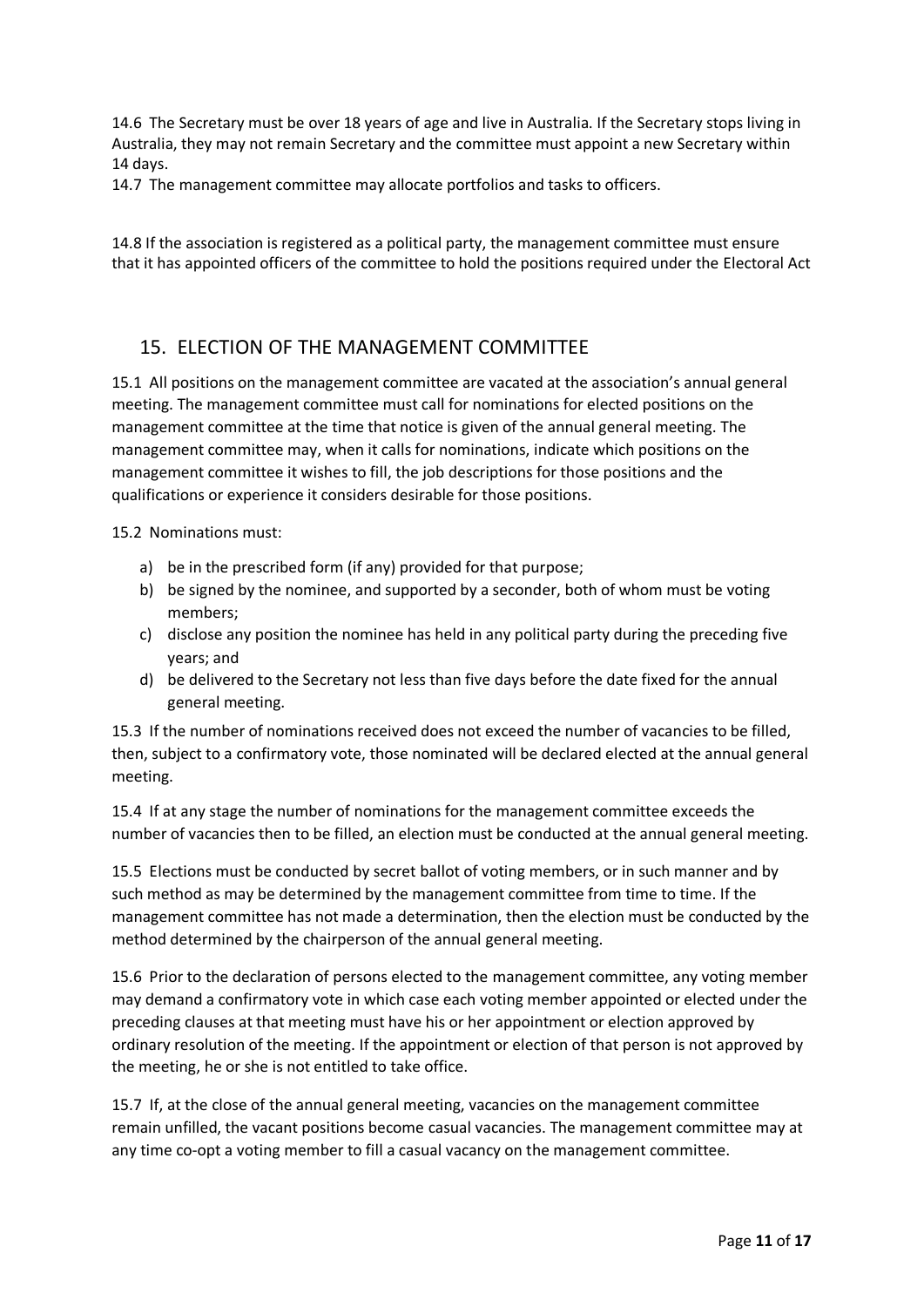15.8 The term of office of each officer begins at the conclusion of the annual general meeting at which their election occurs, and ends at the conclusion of the next annual general meeting following their election. An officer is eligible for re-election.

15.9 There is no maximum number of consecutive terms for which a committee member may hold office.

15.10 The association in general meeting may by special resolution, subject to the Act, remove any member of the committee from the office of member of the committee before the end of the member's term of office.

15.11 A person ceases to be an officer on the management committee, and the position of that officer becomes vacant, if the officer:

- a) dies;
- b) becomes bankrupt or makes any arrangement or composition with creditors generally;
- c) suffers from legal incapacity;
- d) ceases to be a voting member;
- e) resigns their office by notice in writing to the association;
- f) is disqualified from office under section 78 of the Act;
- g) is absent without the consent of the management committee for three successive meetings of the management committee; or
- h) is removed by a special resolution of voting members in general meeting.

## 16. MEETINGS OF THE MANAGEMENT COMMITTEE

16.1 The management committee must meet as often as it considers necessary for the dispatch of business, but at least once a quarter. Either the Convenor or the Secretary may at any time convene a meeting of the management committee on not less than seven days' notice to the other officers.

16.2 Subject to this constitution, the management committee may adjourn and otherwise regulate its meetings as it thinks fit.

16.3 At meetings of the management committee, a quorum is the greater of two officers or a majority of the officers at the time.

16.4 The Convenor will act as chair of any management committee meeting or general meeting at which they are present. If the Convenor is not present, the remaining officers must appoint another officer to chair that meeting only.

16.5 An officer may attend a meeting of the management committee by telephone or other electronic means by which they can hear and be heard.

16.6 Subject to this constitution, questions arising at any meeting of the management committee are decided by ordinary resolution. Each committee member has one vote on any question. The chairperson has a casting vote in decisions of the management committee.

16.7 The officers may pass a resolution without a management committee being held if all the officers entitled to vote on the resolution sign a document containing a statement that they are in favour of the resolution set out in the document. Separate copies of the document may be used if the wording of the resolution and statement is identical in each copy. The document may be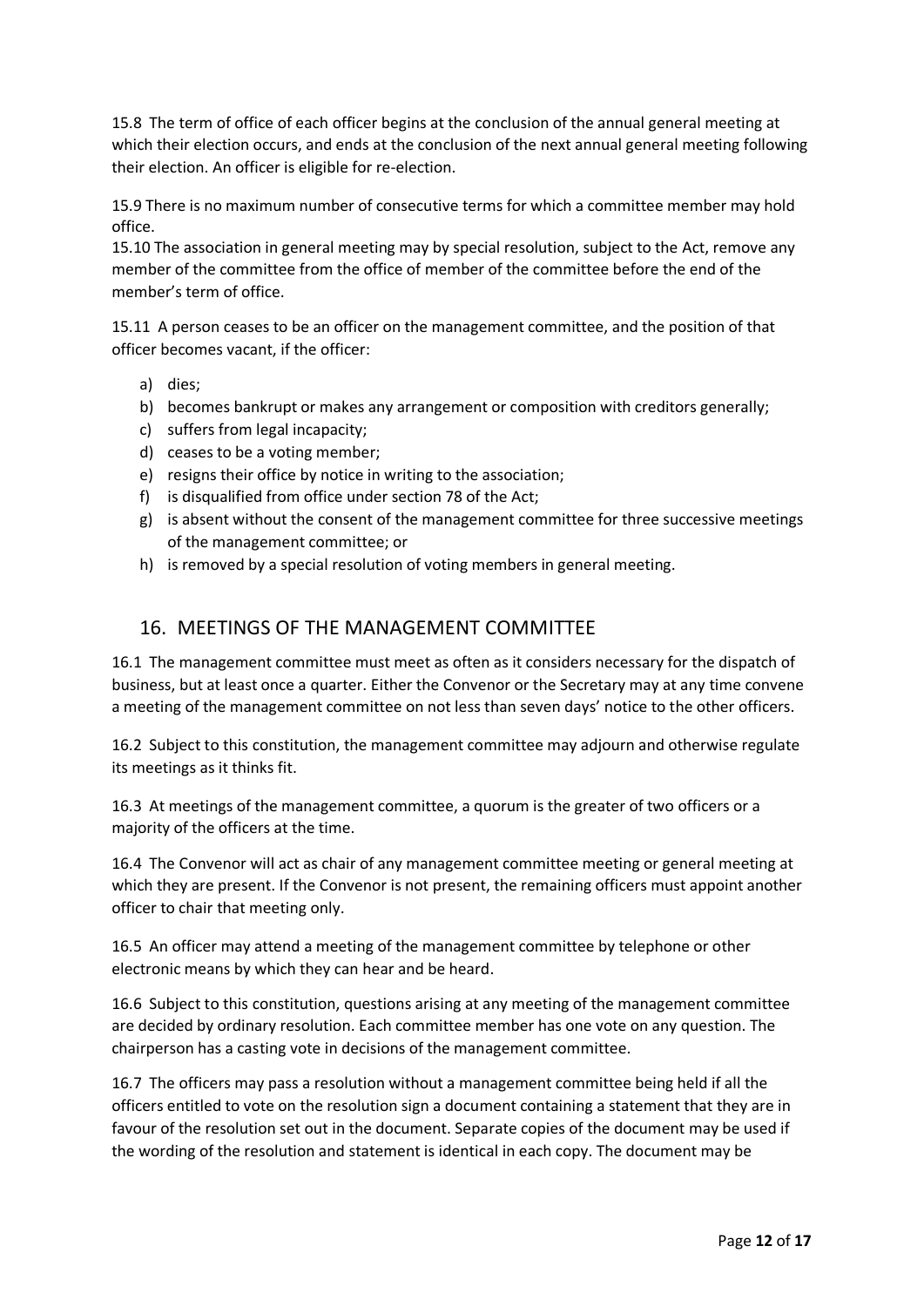transmitted by email. The resolution is passed when the last officer signs. A resolution passed under this clause must be recorded in the minutes of the next meeting.

16.8 Officers must comply with sections 80 and 81 of the Act regarding disclosure of interests and voting on any material personal interests.

16.9 The Secretary must ensure minutes are kept, recording the names of those attending, the business considered, all resolutions adopted, and any material personal interest declared.

# 17. NOMINATIONS SUBCOMMITTEE

The management committee may establish a nominations subcommittee and appoint its members. By regulation, the management committee may define the role, responsibilities, authorities and accountabilities of the nominations subcommittee.

# 18. POLICY SUBCOMMITTEE

The management committee may establish a policy subcommittee and appoint its members. By regulation, the management committee may define the role, responsibilities, authorities and accountabilities of the policy subcommittee.

# 19. EXECUTIVE AND STAFF

The management committee may, from time to time, employ a general manager and other staff it considers necessary or appropriate, in each case for such period and on such conditions as the management committee determines.

# 20. DELEGATED AUTHORITY

The management committee may, by resolution, delegate the exercise of any of its powers and functions to a committee member, a subcommittee it establishes, a voting member, or a staff member, other than:

- a) this power of delegation; and
- b) a function that is a function imposed on the management committee by the Act, by any other law, or by resolution of the association in general meeting.

## 21. RECORDS AND ACCOUNTS

21.1 The association must comply with its obligations under the Act in respect of accounts, records and minutes.

21.2 The Treasurer must keep in their custody, or under their control, the financial records for the current financial year, and any other financial records as authorised by the management committee, for at least seven years.

21.3 The Secretary must keep the common seal of the association in their custody.

21.4 Members may, on request, inspect free of charge and at a reasonable time: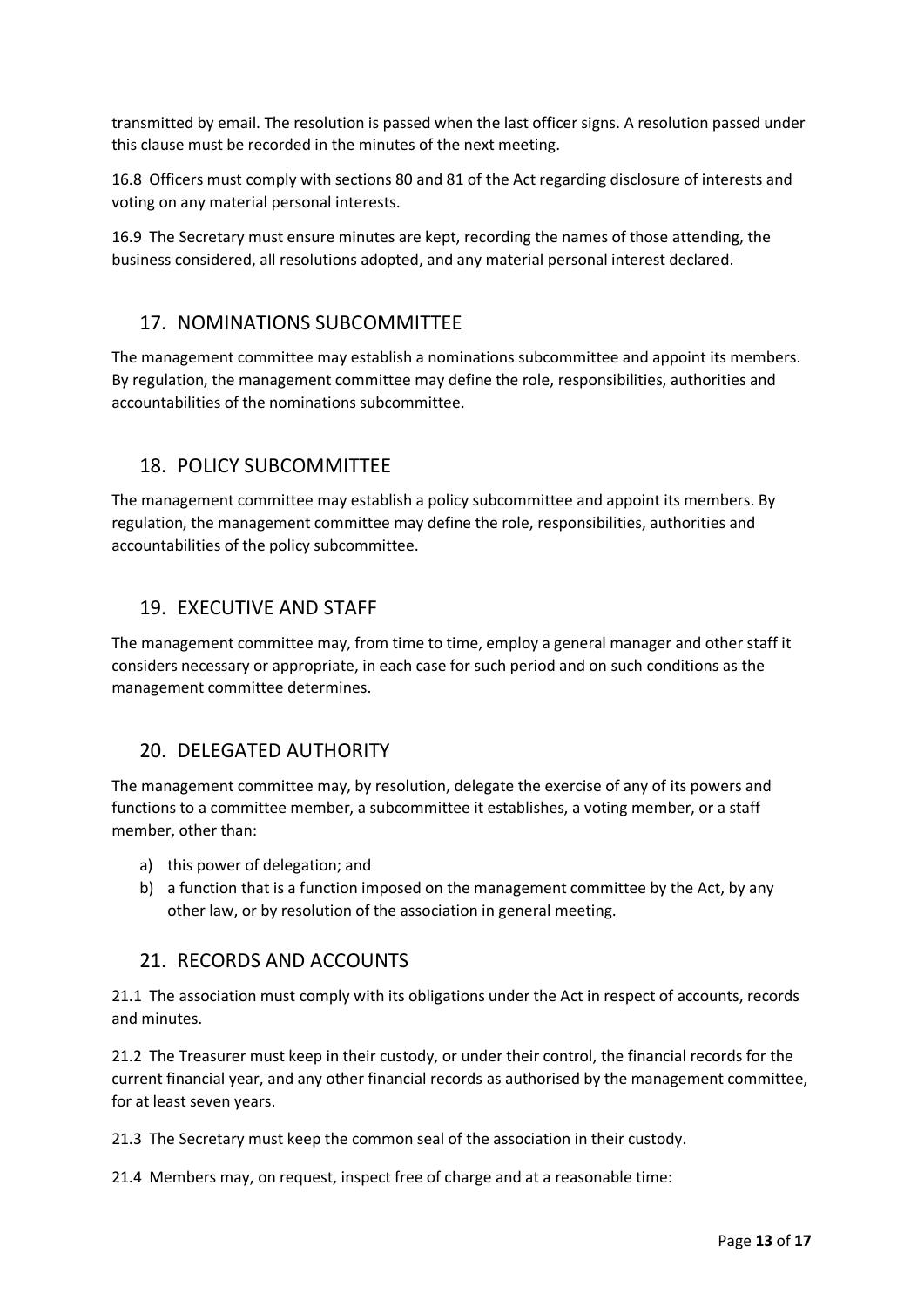- a) the register of members
- b) the minutes of general meetings, but not the minutes of management committee meetings
- c) the financial records, books, securities and any other relevant document of the association, as defined in the Act, except if the management committee decides inspection of those records may be prejudicial to the interests of the association.

21.5 A member may write to the Secretary asking for copies of these documents (with the exception of the members register). The Secretary may charge a reasonable fee for providing copies.

## 22. SOURCE OF FUNDS

22.1 The funds of the association may be derived from fees and subscriptions, levies, donations, sale of merchandise, fund-raising activities, grants, interest and any other sources approved by the management committee.

- 22.2 Donations and other funds received by the association must be reported by the Treasurer, if required by any relevant law, including the Electoral Act or the Electoral Funding Act.
- 22.3 All money received by the association must be deposited as soon as practicable to the credit of the association's bank account.

#### 23.APPLICATION OF INCOME

23.1 The income and property of the association must be applied solely towards the promotion of the purposes.

23.2 Except as prescribed in this constitution or the Act, no portion of the income or property of the association may be paid or transferred, directly or indirectly, to any member or any associate of a member.

23.3 Nothing in this constitution prevents a payment in good faith for:

- a) any services actually rendered to the association whether as an employee, officer or otherwise;
- b) goods supplied to the association in the ordinary and usual course of operation;
- c) interest on money borrowed from any member;
- d) rent for premises let by any member to the association; and
- e) any reasonable out-of-pocket expenses incurred by a member on behalf of the association.

23.4 No payment made by the association may exceed the amount ordinarily payable between ordinary commercial parties dealing at arm's length in a similar transaction.

23.5 The management committee may approve expenditure on behalf of the association. All cheques and electronic payments must be authorised by two management committee members.

## 24. AUDITOR

24.1 The association is not required to appoint an auditor except if required by the Electoral Act. The auditor has power at any time to call for the production of all books, accounts and other documents relating to the affairs of the association.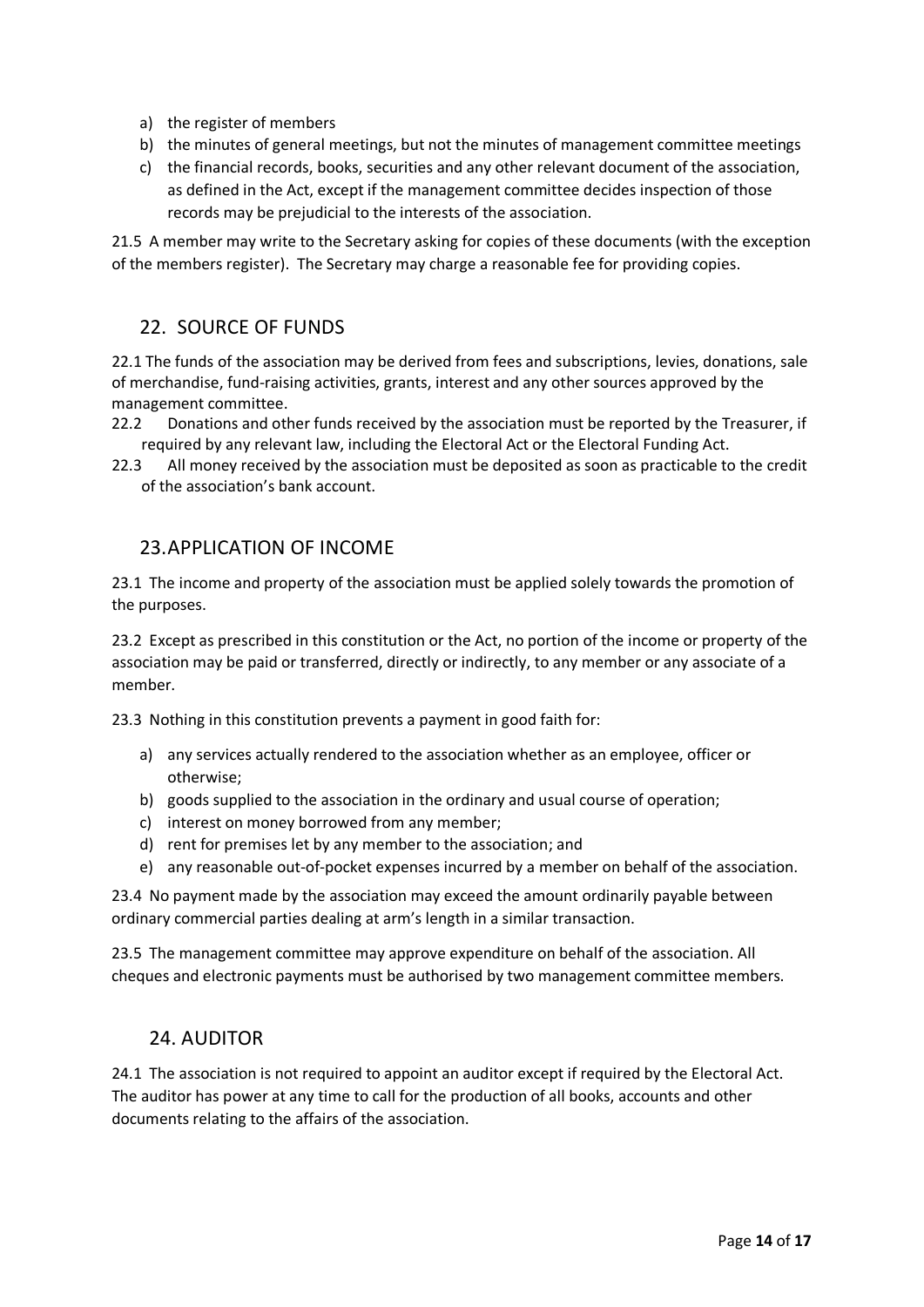24.2 An auditor may be appointed at each annual general meeting as the association's auditor for the following financial year. If the annual general meeting appoints an auditor, any vacancy occurring during the year in the office of auditor must be filled by the management committee.

## 25. INDEMNITY

The association indemnifies management committee members against any liability incurred in good faith by them in the course of performing their duties.

## 26.COMMON SEAL

The association does not have a common seal.

# 27 ALTERATION OF THE CONSTITUTION

This constitution may be repealed or altered or a new provision added by special resolution passed at a duly convened general meeting, provided that the special resolution is passed in accordance with section 39 of the Act.

## 28 REGULATIONS

28.1 The management committee may make and amend regulations for the proper advancement, management and administration of the association and the advancement of the purposes of the association as it thinks necessary or desirable.

28.2 The regulations must be consistent with the constitution. All regulations are binding on the association and all members.

28.3 This constitution, the regulations and any changes to or interpretations of the constitution or regulations, may be communicated to members by a notice on the association's website.

## 29 WINDING UP

29.1 Subject to this constitution, the association may be wound up or deregistered in accordance with the Act.

29.2 If, on winding up, dissolution or deregistration of the association and after satisfaction of all the association's debts and liabilities, there remain surplus assets those surplus assets must not be paid to or distributed amongst the members but must be distributed to another organisation which has purposes similar to the purposes of the association and a constitution which prohibits the distribution of income and property to members.

29.3 The organisation to whom the distribution is to be made may be determined by the members in general meeting at or before the time of winding up, dissolution or deregistration, and in default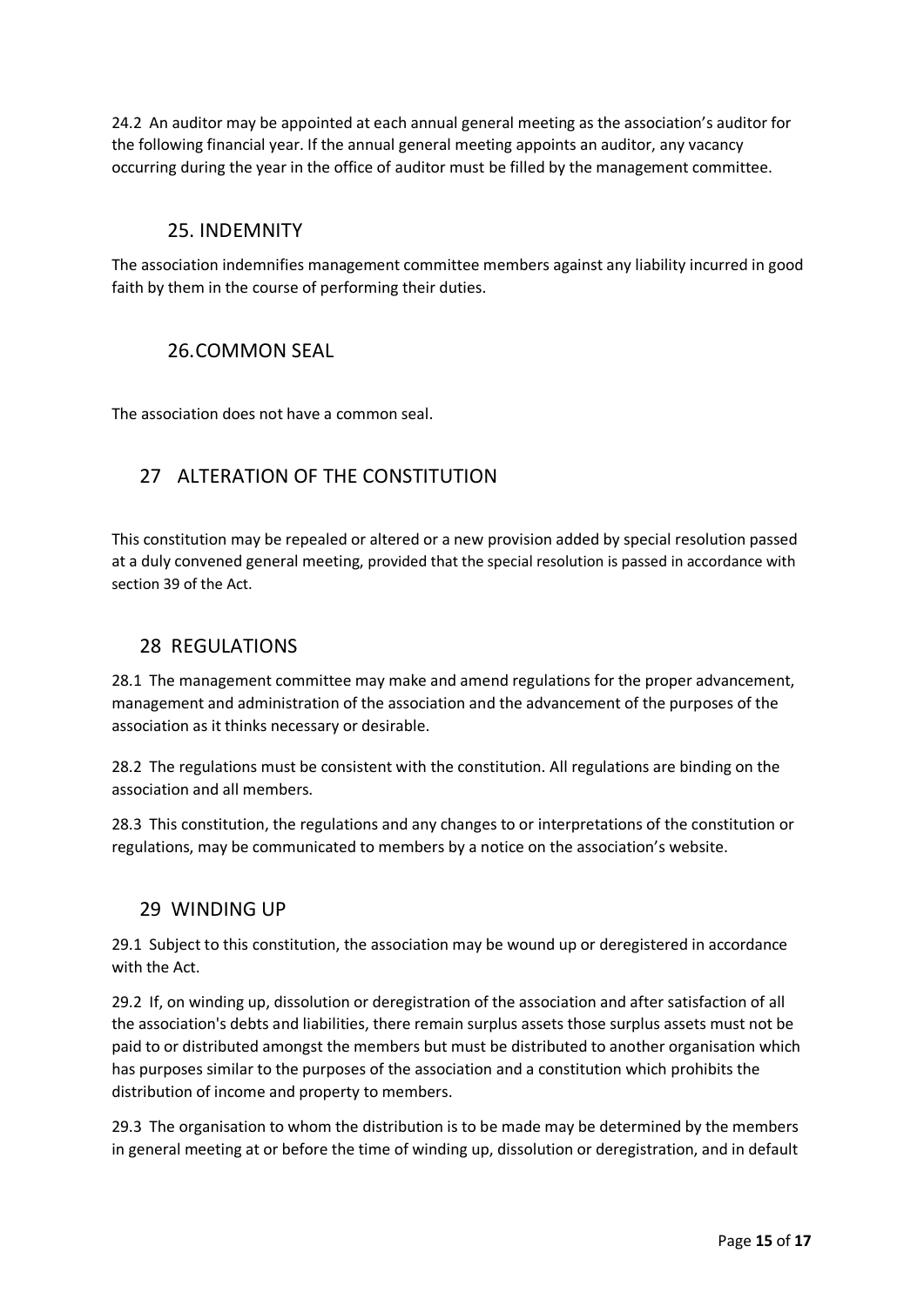of a determination by the members, by a judge of the Supreme Court of Victoria or any other Court that has jurisdiction in the matter.

# 30. USE OF TECHNOLOGY AT MEETINGS

Any meeting may be held at 2 or more venues using any technology that gives each of the attendees a reasonable opportunity to participate. An attendee who participates in a meeting using that technology is taken to be present at the meeting and, if the attendee votes at the meeting, is taken to have voted in person.

## 31. INSURANCE

The association may effect and maintain insurance.

## 32. CUSTODY OF BOOKS

Except as otherwise provided by this constitution, all records, books and other documents relating to the association must be kept in Australia.

## 33. POSTAL BALLOTS

The association may, if considered necessary or appropriate by the management committee, hold a postal or electronic ballot to determine any issue or proposal.

#### 34. TRANSITIONAL

34.1 The persons who were members of the association immediately before its incorporation become the first members of the incorporated association.

34.2 The association must hold its first annual general meeting at any time within 18 months after its incorporation.